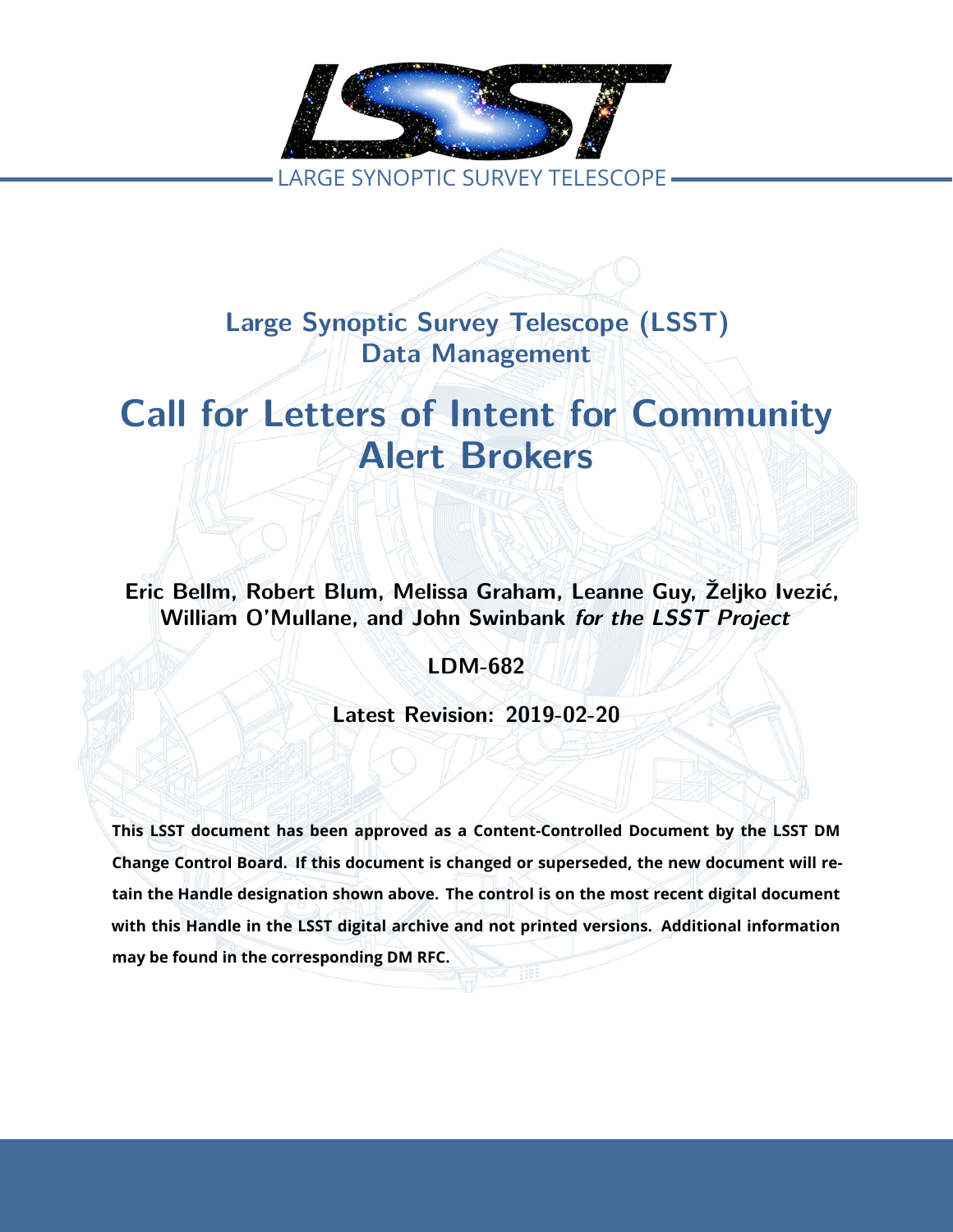

## **Abstract**

A major product of the nightly processing of LSST images is a world-public stream of alerts from transient, variable, and moving sources. Science users may access these alerts through third-party community brokers, which will receive the LSST alerts, add scientific value, and redistribute them to the scientific community.

This document is a call for Letters of Intent (LOIs) to propose a community broker, as described in "Plans and Policies for LSST Alert Distribution" [\[LDM-612\]](#page-6-0).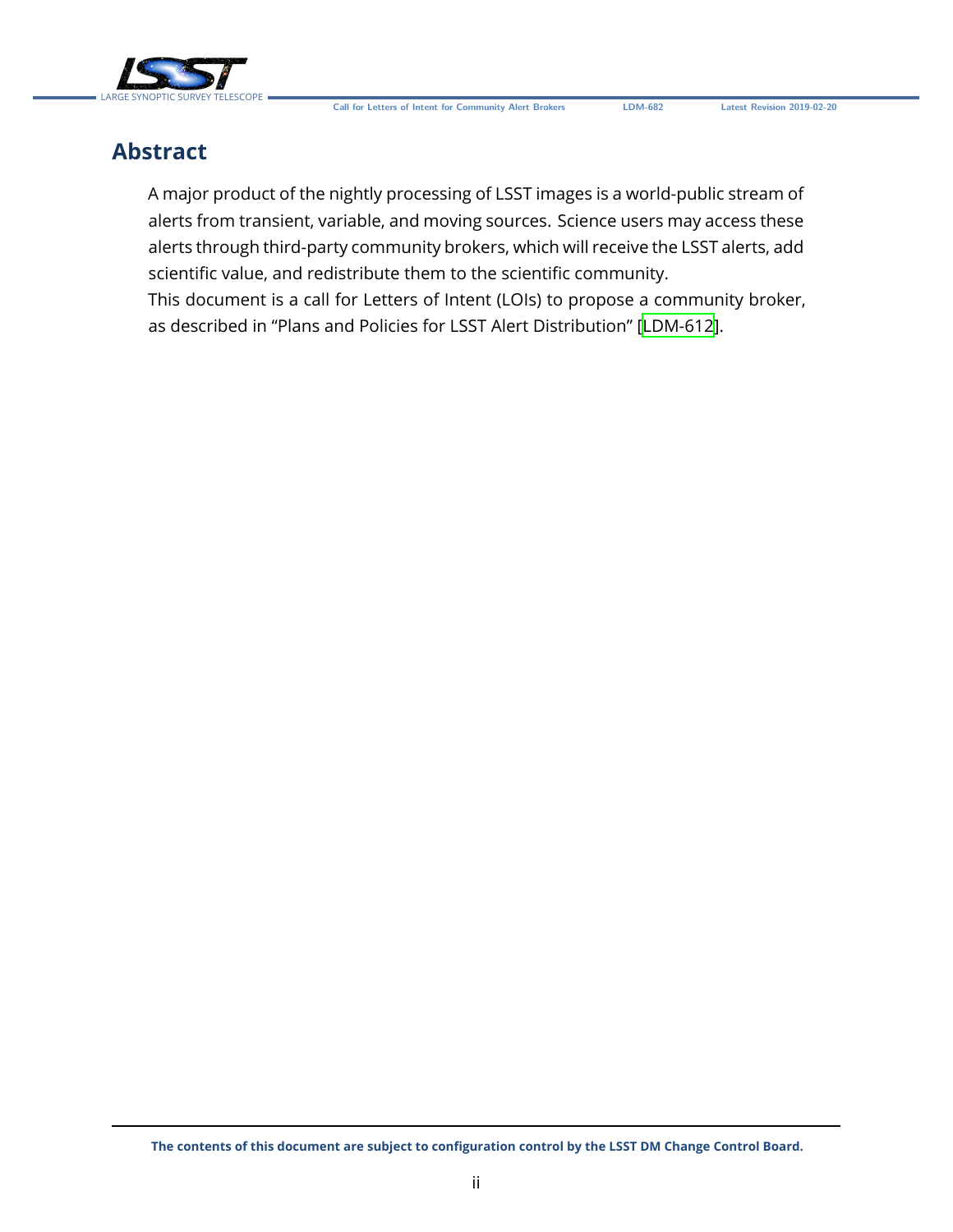

**Call for Letters of Intent for Community Alert Brokers LDM-682 Latest Revision 2019-02-20**

# **Change Record**

| Version | Date       | <b>Description</b>              | Owner name   |
|---------|------------|---------------------------------|--------------|
|         | 2019-01-17 | Initial draft version           | Eric Bellm   |
|         | 2019-02-20 | First issue approved in RFC-574 | <b>DMCCB</b> |

#### *Document curator:* E. Bellm

*Document source location:* <https://github.com/lsst/LDM-682> *Version from source repository:* 2019-02-20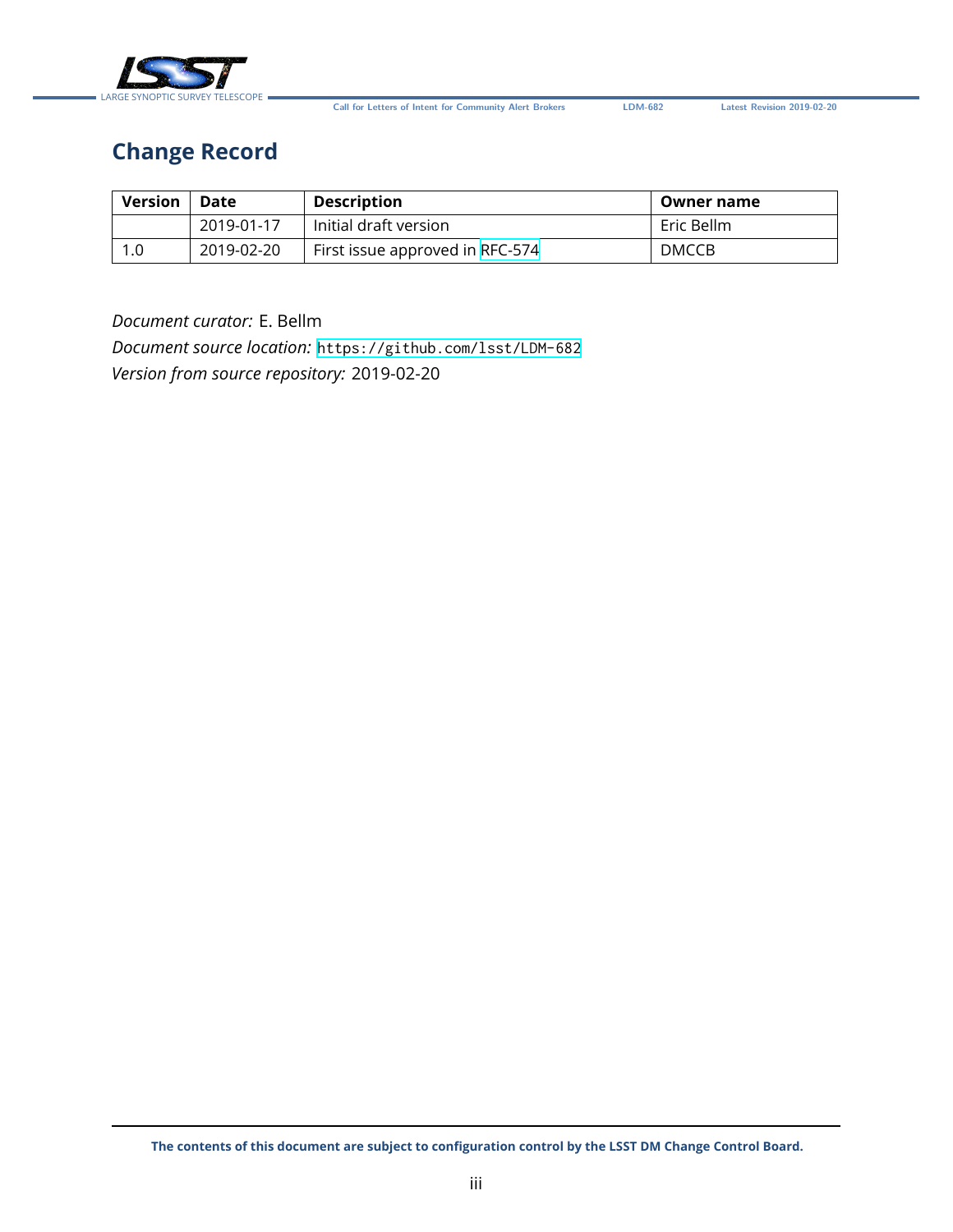

**Call for Letters of Intent for Community Alert Brokers LDM-682 Latest Revision 2019-02-20**

# **Contents**

| 1 Process                        |                |  |  |
|----------------------------------|----------------|--|--|
| 2 LOI Guidelines                 |                |  |  |
|                                  |                |  |  |
|                                  |                |  |  |
|                                  |                |  |  |
|                                  |                |  |  |
|                                  |                |  |  |
| <b>3 Broker Workshop</b>         | $\overline{2}$ |  |  |
| 4 Selection Process and Timeline |                |  |  |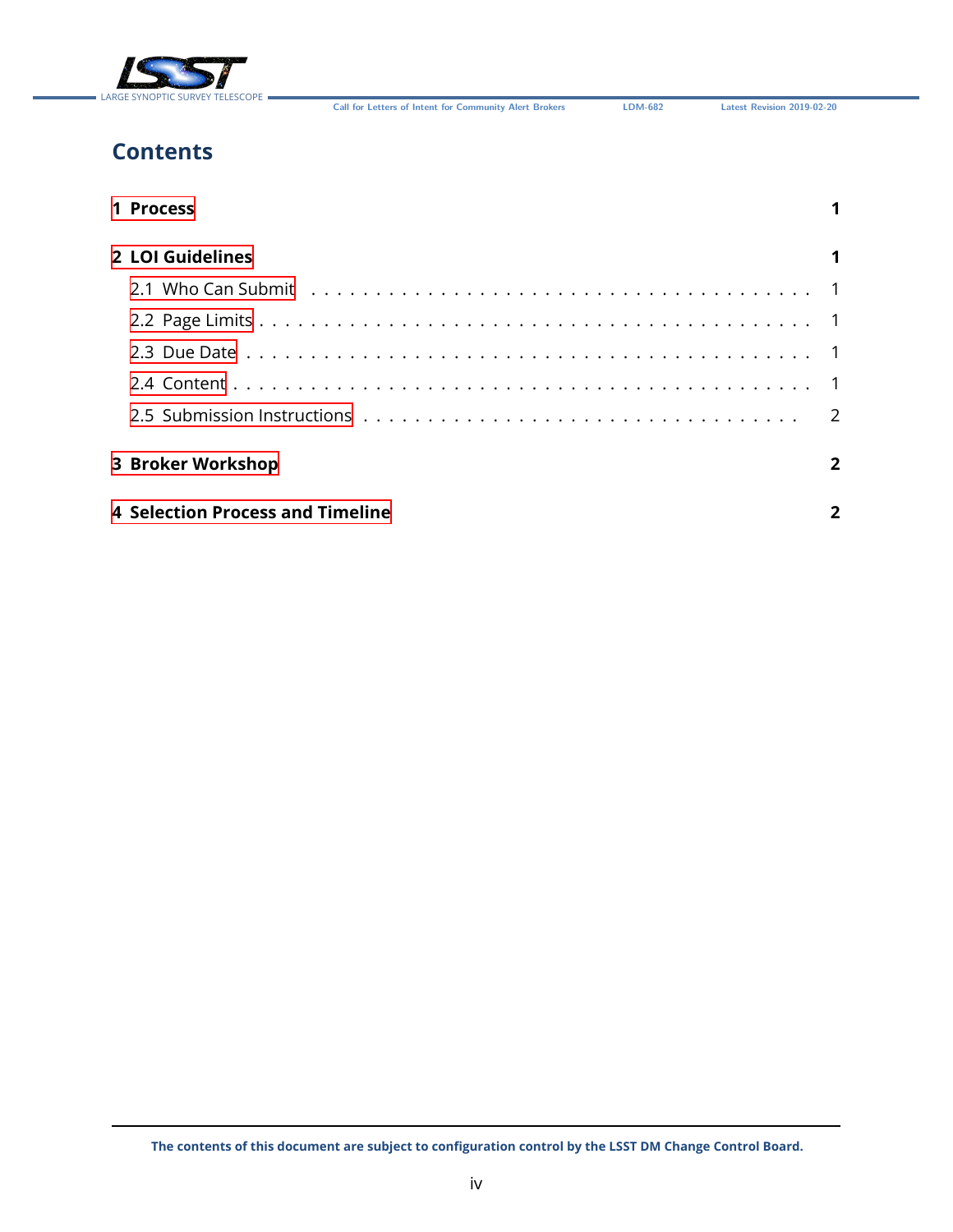

# **Call for Letters of Intent for Community Alert Brokers**

### <span id="page-4-0"></span>**1 Process**

The broker selection process will have two stages: an initial open call for LOIs from all interested parties (described in this document), and a subsequent full proposal call solicited from invited LOI writers. This two-stage process ensures those writing full proposals have a reasonable chance at selection and provides an opportunity for early feedback. An invitation to submit a full proposal may also be valuable to proposers in obtaining relevant funding. No financial support is available from the LSST Project.

# <span id="page-4-2"></span><span id="page-4-1"></span>**2 LOI Guidelines**

#### **2.1 Who Can Submit**

Individuals at any institution (academic or non-academic) worldwide may submit an LOI. Submission is open to all, regardless of whether or not an individual holds LSST data rights.

#### <span id="page-4-3"></span>**2.2 Page Limits**

LOIs should be no more than four pages, with standard margins and font sizes. A ETFX template is available at [https://github.com/lsst/LDM-682/blob/master/LOI\\_submission\\_template.](https://github.com/lsst/LDM-682/blob/master/LOI_submission_template.tex) [tex](https://github.com/lsst/LDM-682/blob/master/LOI_submission_template.tex).

#### <span id="page-4-4"></span>**2.3 Due Date**

For full consideration, LOIs should be submitted by May 15, 2019. Submission of an LOI is required in order to be invited to submit a full proposal.

#### <span id="page-4-5"></span>**2.4 Content**

Proposers are encouraged to read [LDM-612](#page-6-0): Plans and Policies for LSST Alert Distribution, in preparing their proposal. The LOI should address briefly the following items:

• Scientific goals of the proposed broker system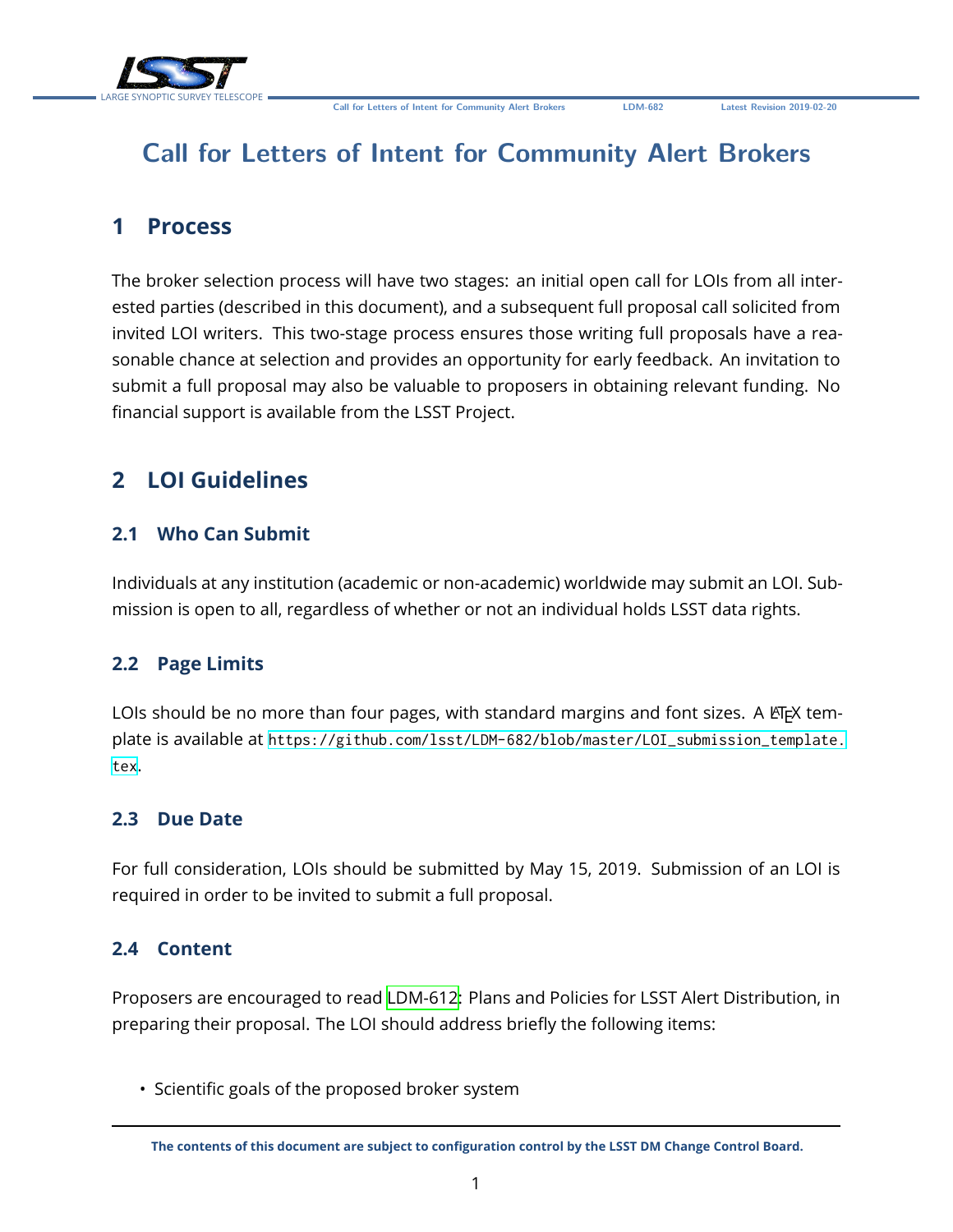

**Call for Letters of Intent for Community Alert Brokers LDM-682 Latest Revision 2019-02-20**

- Anticipated data products & services
- Envisioned technical implementation
- Management Plan
- Description of proposing team
- Relevant experience

The ET<sub>E</sub>X template provides a handful of prompts for each section.

#### <span id="page-5-0"></span>**2.5 Submission Instructions**

Please submit LOIs as PDF documents to <lsst-community-brokers@lists.lsst.org>.

#### <span id="page-5-1"></span>**3 Broker Workshop**

LOI submitters are invited to attend a workshop in Seattle the week of June 17, 2019. This technical workshop will bring together LSST Project personnel, representatives of the LSST Science Collaborations, and proposers of community brokers. Topics of discussion will include LSSTbroker interfaces, architecture and technology choices, the broker selection process, policy issues, science use cases and expectations, and development progress from precursor surveys. More information will be forthcoming soon.

### <span id="page-5-2"></span>**4 Selection Process and Timeline**

It is understood that proposed brokers may be in formative stages at the time of this call. Please refer to [LDM-612](#page-6-0) §4.5–4.6 for evaluation criteria and procedures.

We anticipate notifying invited LOI writers in August 2019. As described in [LDM-612](#page-6-0) we expect to issue the call for full proposals to invited teams in Q4 2019, with an anticipated due date in Q2 2020.

**The contents of this document are subject to configuration control by the LSST DM Change Control Board.**